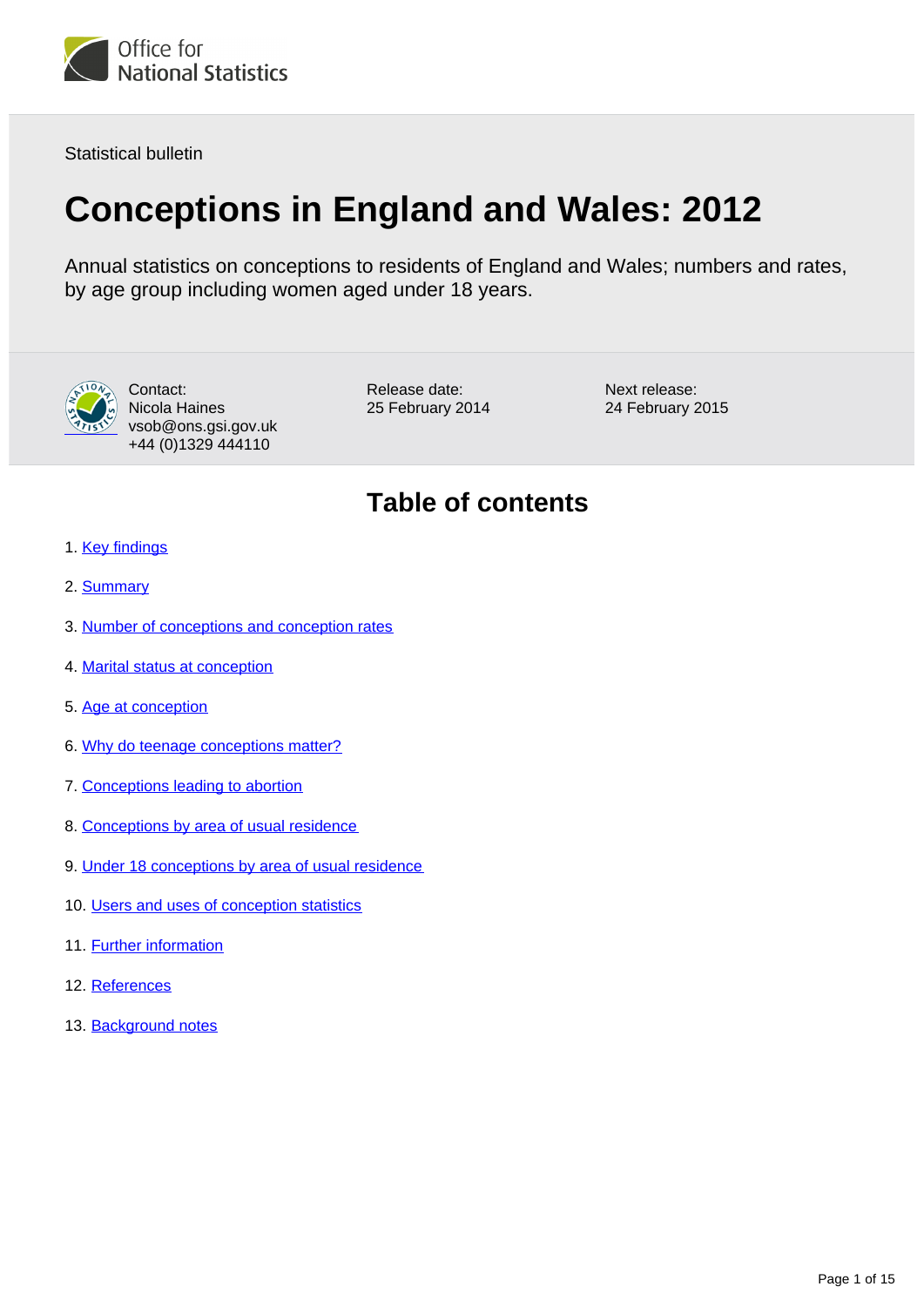## <span id="page-1-0"></span>**1 . Key findings**

- The under 18 conception rate for 2012 is the lowest since 1969 at 27.9 conceptions per thousand women aged 15-17
- The estimated number of conceptions to women aged under 18 fell to 27,834 in 2012 compared with 31,051 in 2011, a decrease of 10%
- The estimated number of conceptions to women aged under 16 was 5,432 in 2012, compared with 5,991 in 2011 (a fall of 9.3%)
- In 2012 there were an estimated 884,748 conceptions to women of all ages, compared with 909,109 in 2011, a decrease of 2.7%
- Conception rates in 2012 increased for women aged 35 years and over, and decreased for women aged under 35 years

### <span id="page-1-1"></span>**2 . Summary**

This bulletin presents estimated annual conceptions occurring to women usually resident in England and Wales in 2012. Conception statistics bring together records of birth registrations collected under the Births and Deaths Registration Act (1953) and abortion notifications received under the Abortion Act (1967), amended by the Human Fertilisation and Embryology Act (2008). They include all pregnancies of women usually resident in England and Wales which lead to one of the following outcomes:

- a maternity registered in England and Wales at which one or more live births or stillbirths occur
- a termination of a pregnancy by abortion under the 1967 Act, which takes place in England and Wales

Conception statistics do not include conceptions resulting in miscarriages or illegal abortions (see background note 1).

Conceptions are analysed primarily using numbers, rates and the percentage leading to abortion. The statistics are tabulated by age, area of usual residence of woman and marital status.

This is the first time that the Office for National Statistics (ONS) has published annual 2012 statistics on conceptions for women usually resident in England and Wales.

To meet user needs, timely but provisional quarterly conception statistics are published in the [Vital Statistics:](http://www.ons.gov.uk/ons/rel/vsob1/vital-statistics--population-and-health-reference-tables/index.html)  [Population and Health Reference Tables](http://www.ons.gov.uk/ons/rel/vsob1/vital-statistics--population-and-health-reference-tables/index.html). The figures provided are the number of conceptions, the conception rate and the percentage of conceptions leading to abortion, by age, year and quarter for England, Wales and England and Wales. [Provisional quarterly conceptions to women aged under 18](http://www.ons.gov.uk/ons/rel/vsob1/quart-conc-to-women-und-18/index.html) are also published by area of usual residence to enable monitoring by local authorities of teenage pregnancy levels.

An explanation of the difference between provisional and final data is included in the metadata published as part of the [Vital Statistics: Population and Health Reference Tables](http://www.ons.gov.uk/ons/rel/vsob1/vital-statistics--population-and-health-reference-tables/index.html).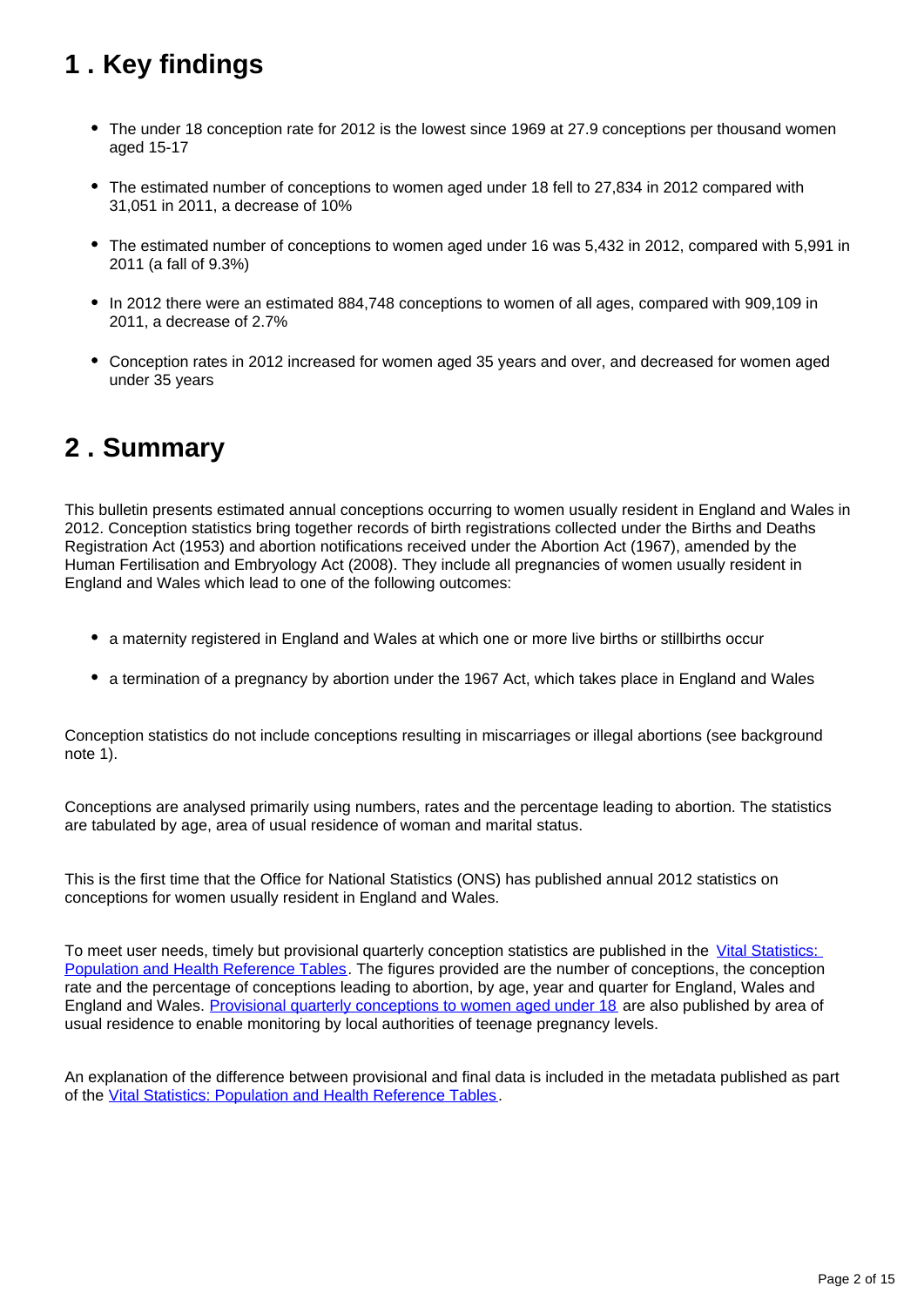### <span id="page-2-0"></span>**3 . Number of conceptions and conception rates**

In 2012, the estimated number of conceptions in England and Wales fell by 2.7% to 884,748 from 909,109 in 2011. The number of conceptions rose between 2001 and 2010 despite a slight fall in 2008. Since 2010 the number of conceptions has fallen from a peak of 909,245 conceptions.

### **Figure 1: The number of conceptions and the conception rate, 1969-2012**

#### **England and Wales**

### Figure 1: The number of conceptions and the conception rate, 1969-2012

**England and Wales** 



#### **Source: Office for National Statistics**

#### **Notes:**

1. The conception rate is the number of conceptions per thousand women aged 15-44

Prior to 1969, the first full year for which abortions data are available, the number of conceptions was equivalent to the number of maternities. Following the introduction of the Abortion Act (1967) the number of conceptions increased (Figure 1). The sudden decline in conceptions in the early to mid 1970s, despite a rise in the number of women in childbearing ages could be explained by the increased use of contraception ( [Wellings and Kane, 1999](http://www.ncbi.nlm.nih.gov/pmc/articles/PMC1297204/?page=1) ). Oral contraception was introduced in 1961, but this was only available to married women and was a chargeable prescription. In 1970 there was a mandate for family planning clinics to start treating single women. In 1974 contraception became free on the National Health Service (NHS), opening up services to women regardless of marital status and ability to pay.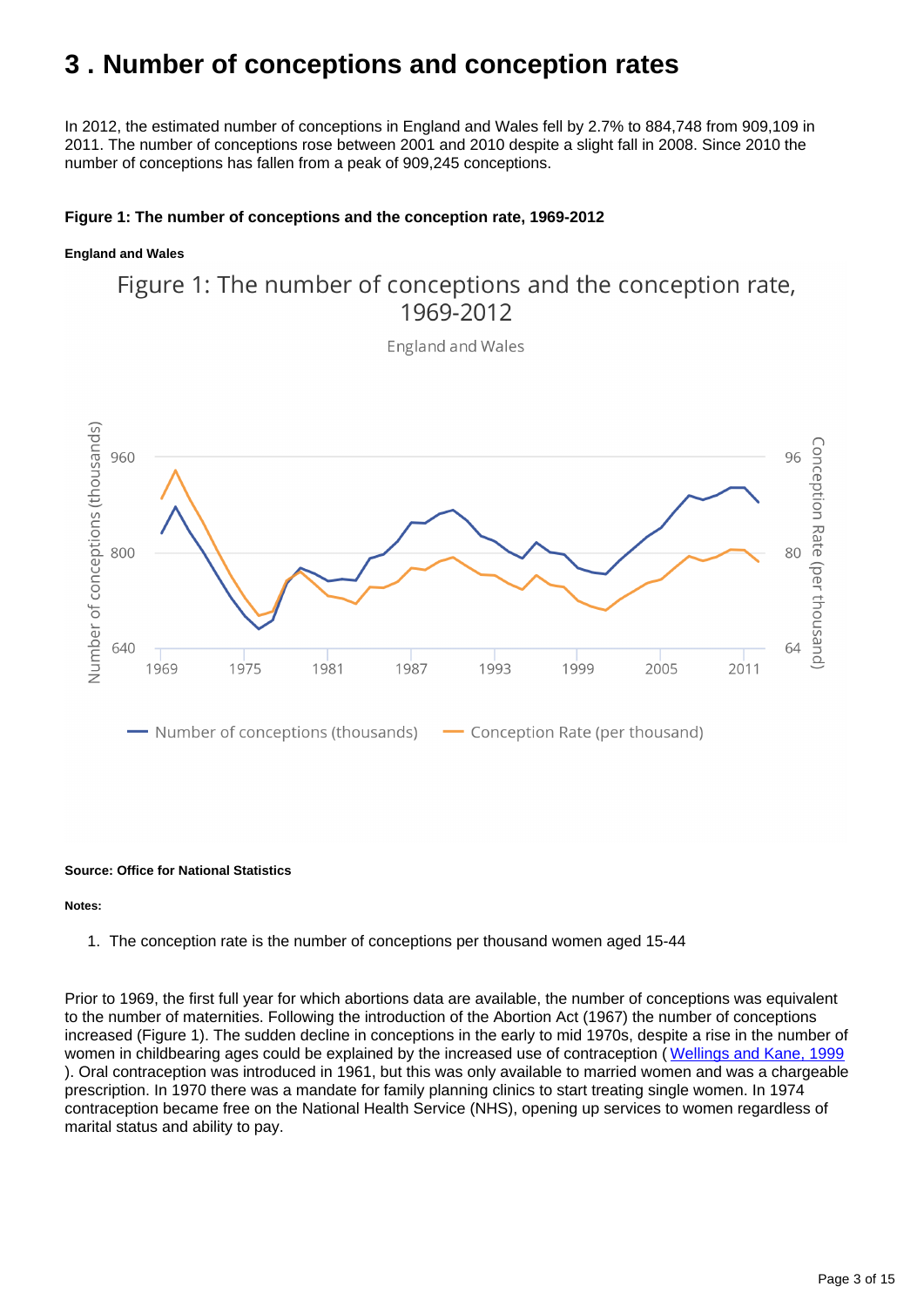There have been a number of scares about the safety of the contraceptive pill ([Wellings and Kane, 1999](http://www.ncbi.nlm.nih.gov/pmc/articles/PMC1297204/?page=1)). These scares deterred some women from using the pill as a method of contraception due to concerns about their health ( [Wood et al, 1997\)](http://www.ons.gov.uk/ons/rel/population-trends-rd/population-trends/no--89--autumn-1997/bdl-population-trends-no--89--autumn-1997.pdf). This may have led to a number of women using less reliable methods of contraception or no contraception at all. These pill scares correspond to increases in the number of conceptions and occurred in 1976- 77, 1983, 1986 and 1995-96.

The gradual increase in conceptions between 2001 and 2010 results from an overall increase in the number of conceptions at all ages with the exception of those aged under 20. Factors influencing the increasing age at conception are explored in a later section.

The conception rate for 2012 has decreased to 78.5 conceptions per thousand women aged 15-44, from 80.4 in 2011, a decrease of 2.4%. The proportion of all conceptions resulting in a maternity in 2012 was 79%, unchanged from 2011. This proportion has remained fairly stable over the last two decades.

The size of the female population of child bearing age (women aged 15-44) will influence the number of conceptions. The composition of the female population will also influence the number of conceptions as there are peak age groups for maternities (25-29 and 30-34) and abortions (20-24) and the relative sizes of these groups will impact upon the number of conceptions. Changes in the size of the population are determined by births of females in previous years, mortality and migration.

The fall in the overall conception rate between 2011 and 2012 was driven by a 2.7% decrease in the number of conceptions and would have fallen further had there not been a 0.3% fall in the female population of child bearing age.

### <span id="page-3-0"></span>**4 . Marital status at conception**

There has been a long-term rise in the proportion of conceptions (and births) occurring outside marriage. In 2012 conceptions outside of a marriage/civil partnership accounted for 57% of all conceptions in England and Wales, compared with 54% in 2002 and 44% in 1992. In 2012 the proportion of conceptions outside marriage/civil partnership which resulted in a maternity was 69%, compared with 92% of conceptions inside marriage/civil partnership.

## <span id="page-3-1"></span>**5 . Age at conception**

Between 2011 and 2012 conception rates increased for women aged 35 years and over, and decreased for women aged under 35 years.

The largest percentage increase in conception rates occurred among women aged 35-39 (1.0%). A smaller increase in conception rates was recorded among women aged 40 and over (0.7%). Conception rates for women aged under 20 and 20-24 decreased by 9.6% and 5.5% respectively. Rates for women aged 25-29 and 30-34 decreased by smaller amounts (1.5% and 2.3% respectively).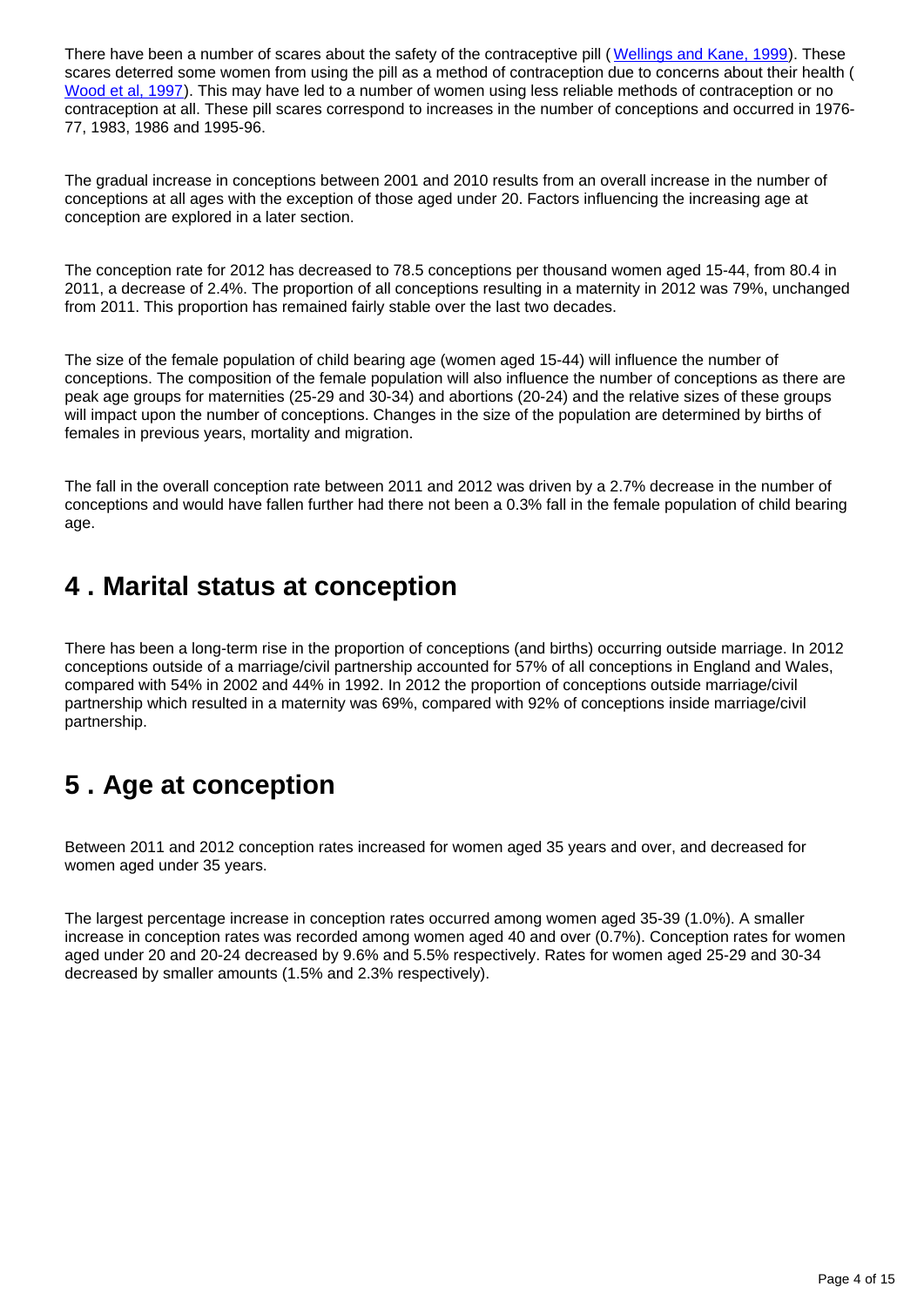#### **England and Wales**

### Figure 2: Relative changes in age-specific conception rates, 1990-2012

**England and Wales** 



#### **Source: Office for National Statistics**

The conception rate for women aged 40 and over has more than doubled since 1990 (Figure 2) from 6.6 to 14.0 conceptions per thousand women. The number of women in this age group conceiving has risen from 12,032 in 1990 to almost 29,000 in 2011 and 2012. For women aged 40 and over, the percentage of conceptions leading to abortion fell from 43% in 1990 to 28% in 2010, 2011 and 2012. The number of conceptions, the conception rate and the percentage of conceptions leading to abortion for women aged 40 and over have remained relatively stable in 2012, compared with 2011.

The conception rate for women aged 35-39 has seen similar increases, almost doubling since 1990. The 30-34 age group is the youngest age group in which conception rates have risen almost continuously since 1990, rising by over a third.

Reasons for an increased number of women conceiving at ages 30 and above include increased participation in higher education; increased female participation in the labour force, the increasing importance of a career, the rising opportunity costs of childbearing, labour market uncertainty, housing factors and instability of partnerships ( [Jefferies, 2008 \(297 Kb Pdf\)](http://www.ons.gov.uk/ons/rel/population-trends-rd/population-trends/no--131--spring-2008/fertility-assumptions-for-the-2006-based-national-population-projections.pdf), [Ní Bhrolcháin, 2012\)](http://www.tandfonline.com/doi/pdf/10.1080/00324728.2012.697569).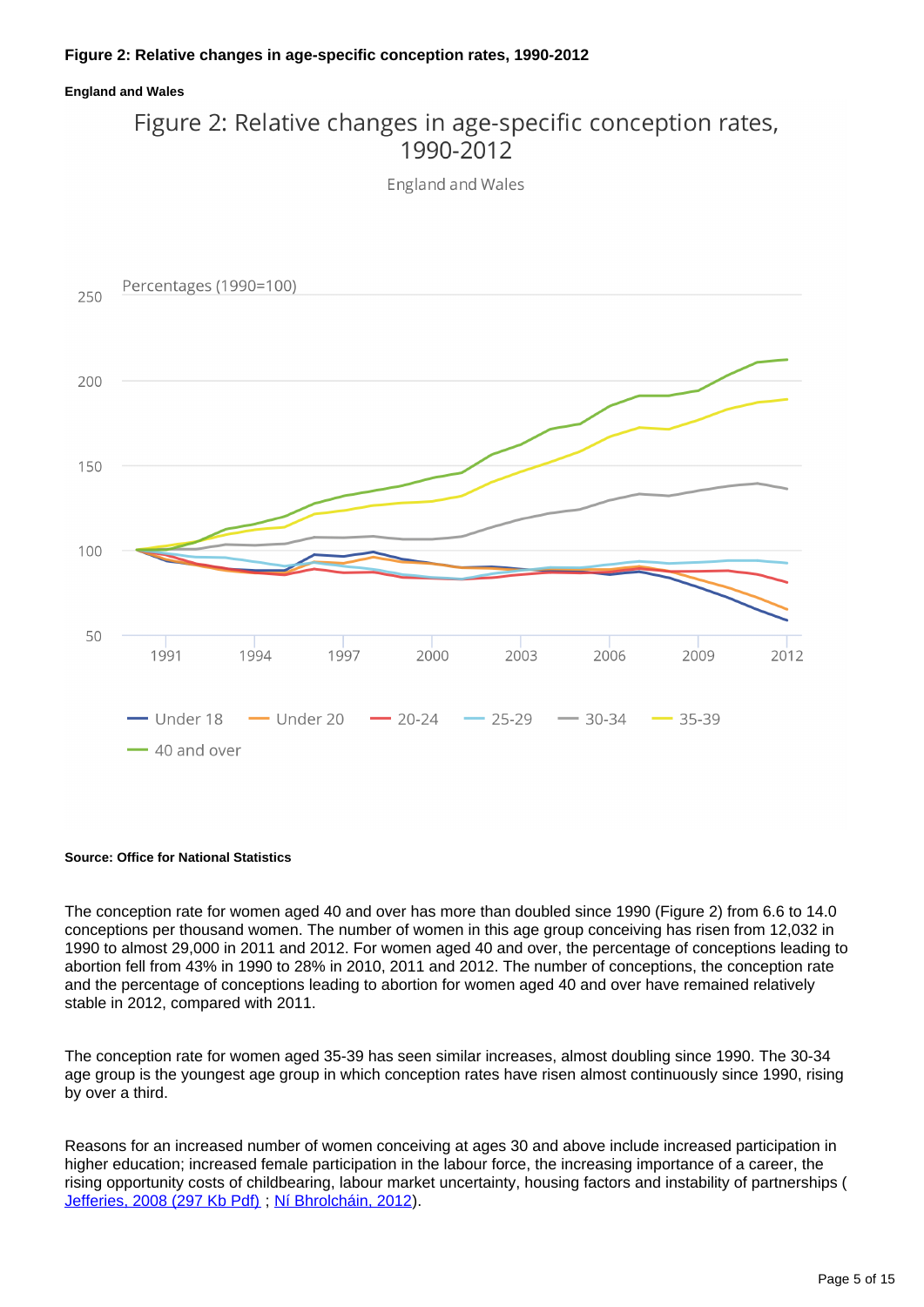The conception rate for women aged under 20 fell by 9.6% to 44.2 conceptions per thousand women aged 15-19 in 2012 (from 48.9 in 2011). This continues the overall downward trend in the conception rate for women aged under 20 since 2007 from 61.4 conceptions per thousand women. In 2012 conceptions to women aged under 18 accounted for 37% of all conceptions to women aged under 20, unchanged from 2011.

In 2012 there were 27,834 conceptions to women aged under 18 compared with 31,051 in 2011, a decrease of 10%. This is the lowest number of conceptions in this age group since 1969. Nearly half (49%) of all conceptions to women aged under 18 in 2012 led to an abortion, this proportion has remained relatively unchanged since 2006.

The under 18 conception rate for England and Wales was 27.9 in 2012 compared with 30.9 in 2011, a decrease of 9.7%. This is the lowest estimated under 18 conception rate since comparable conception statistics were first produced in 1969. This fall in the conception rate in 2012 can be attributed to similar falls in the conception rate leading to abortion and the conception rate leading to a maternity (decreases of 9.9% and 9.5% respectively). The under 18 conception rate continues the overall decline recorded since 1998 when there were 47.1 conceptions per thousand women aged 15-17, despite slight increases in 2002 and 2007. Since 1998 the conception rate for women aged under 18 has decreased by 41%.

#### **Figure 3: Under 18 conception rate, 1975-2012**

#### **England and Wales**



The number of conceptions to girls aged under 16 decreased by 9.3% from 5,991 in 2011 to 5,432 in 2012. A similar decline can also be seen in the conception rate for girls aged under 16. In 2012 there were 5.6 conceptions per thousand girls aged 13-15 compared with 6.1 in 2011, a decrease of 8.2%. This fall in the conception rate consists of an 11% fall in the rate of conceptions leading to abortion and an 8.3% fall in the rate of conceptions leading to a maternity. The percentage of conceptions leading to abortion for this age group has remained at 60% since 2011.

Overall the under 16 conception rate has decreased since 2007 from 8.1 conceptions per thousand girls aged 13- 15 to 5.6 in 2012. The under 16 conception rate is the lowest since 1969, the first year for which we have comparable data, when a rate of 6.9 conceptions per thousand girls aged 13-15 was recorded. Nearly threequarters (72%) of under 16 conceptions in 2012 were to girls aged 15.

There are a number of factors which could explain recent reductions in teenage conceptions, including: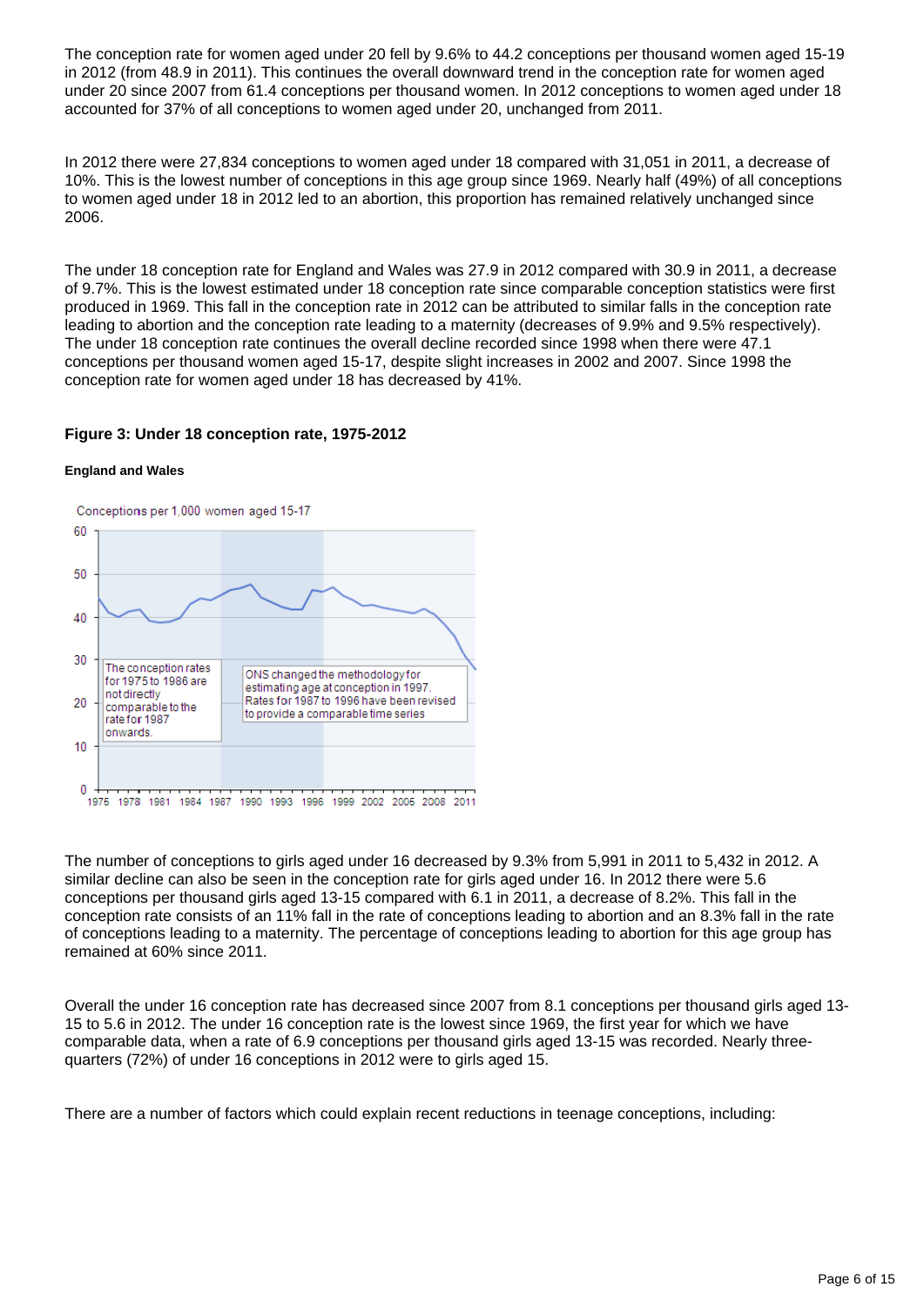- the programs invested in by successive governments (for example sex and relationships education, improved access to contraceptives and contraceptive publicity)
- a shift in aspirations of young women towards education ([Broecke and Hamed, 2008\)](http://www.bis.gov.uk/assets/biscore/corporate/migratedD/publications/D/DIUS_RR_08_14)
- the perception of stigma associated with being a teenage mother (McDermott et al. 2004)

## <span id="page-6-0"></span>**6 . Why do teenage conceptions matter?**

It is widely understood that teenage pregnancy and early motherhood can be associated with poor educational achievement, poor physical and mental health, social isolation, poverty and related factors. There is also a growing recognition that socio-economic disadvantage can be both a cause and a consequence of teenage motherhood ([Swann et al, 2003](http://www.nice.org.uk/niceMedia/documents/teenpreg_evidence_briefing_summary.pdf)).

In England this led the previous Government to set a target to halve the teenage conception rate by 2010, when compared with 1998. Local authorities set ten year strategies in place, aiming to reduce the local rate between 40% and 60%. These local targets were to help underpin the national 50% reduction target. The Teenage Pregnancy Strategy ended in 2010; however teenage pregnancy has remained an area of policy interest. The current Government has included the under 18 teenage conception rate as one of its three sexual health indicators in its [Public Health Outcomes Framework \(2013-2016\)](https://www.gov.uk/government/publications/healthy-lives-healthy-people-improving-outcomes-and-supporting-transparency) and it is one of the national measures of progress on child poverty. This ensures a continued focus on preventing teenage conceptions as well as the social impact upon teenage mothers.

In Wales, teenage conception rates are widely used as outcome indicators in the sexual health context, for example in the [Sexual Health and Well-being Action Plan for Wales, 2010-15](http://wales.gov.uk/topics/health/improvement/index/sexualhealth/?lang=en), as well as being a general indicator of health and inequality, for example in [Our Healthy Future](http://wales.gov.uk/topics/health/cmo/healthy/?lang=en). The conception rate for under 18 years is the most commonly used indicator with the underage rate (under 16 years) being a key health indicator for children and young people.

## <span id="page-6-1"></span>**7 . Conceptions leading to abortion**

The percentage of conceptions leading to a legal abortion varies by age group. Women aged 30-34 have had the lowest percentage of conceptions leading to abortion. In 2012, 13% of conceptions to women aged 30-34 resulted in an abortion.

Over the last two decades the percentage of conceptions leading to a legal abortion has generally increased for women aged under 20 but decreased for women aged 35 and over (Figure 4). For women in their twenties and early thirties the percentage of conceptions leading to abortion generally increased between 1992 and 2001, but decreased steadily until 2009-2010 before increasing slightly again.

In 2012, the percentage of conceptions leading to a legal abortion decreased slightly for under 18s but increased for the under 20s. All age groups 20 and above either increased, or experienced no change from 2011.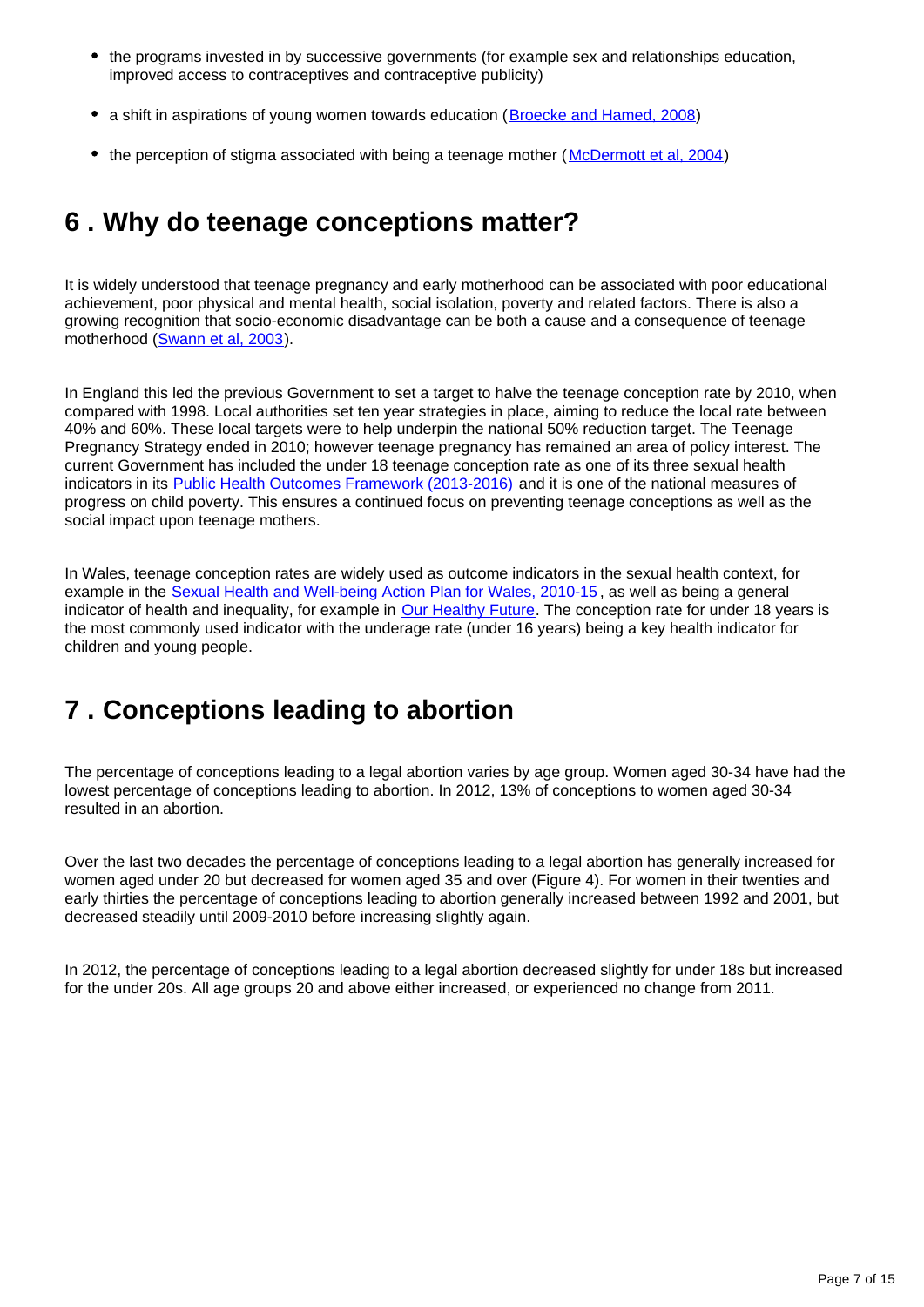#### **Figure 4: Conceptions: percentage leading to legal abortion by age of woman at conception, 1992, 2002 and 2012**

#### **England and Wales**

### Figure 4: Conceptions: percentage leading to legal abortion by age of woman at conception, 1992, 2002 and 2012

England and Wales



**Source: Office for National Statistics**

### <span id="page-7-0"></span>**8 . Conceptions by area of usual residence**

For women usually resident in England, the overall conception rate fell by 2.4% from 80.7 conceptions per thousand women aged 15-44 in 2011 to 78.8 in 2012. For women usually resident in Wales, the overall conception rate fell by 1.7% from 75.1 conceptions per thousand women aged 15-44 in 2011 to 73.8 in 2012.

A comparison of rates across regions in England for all ages shows that the North East had the lowest conception rate in 2012, with 71.7 conceptions per thousand women aged 15-44. London had the highest overall conception rate at 86.7.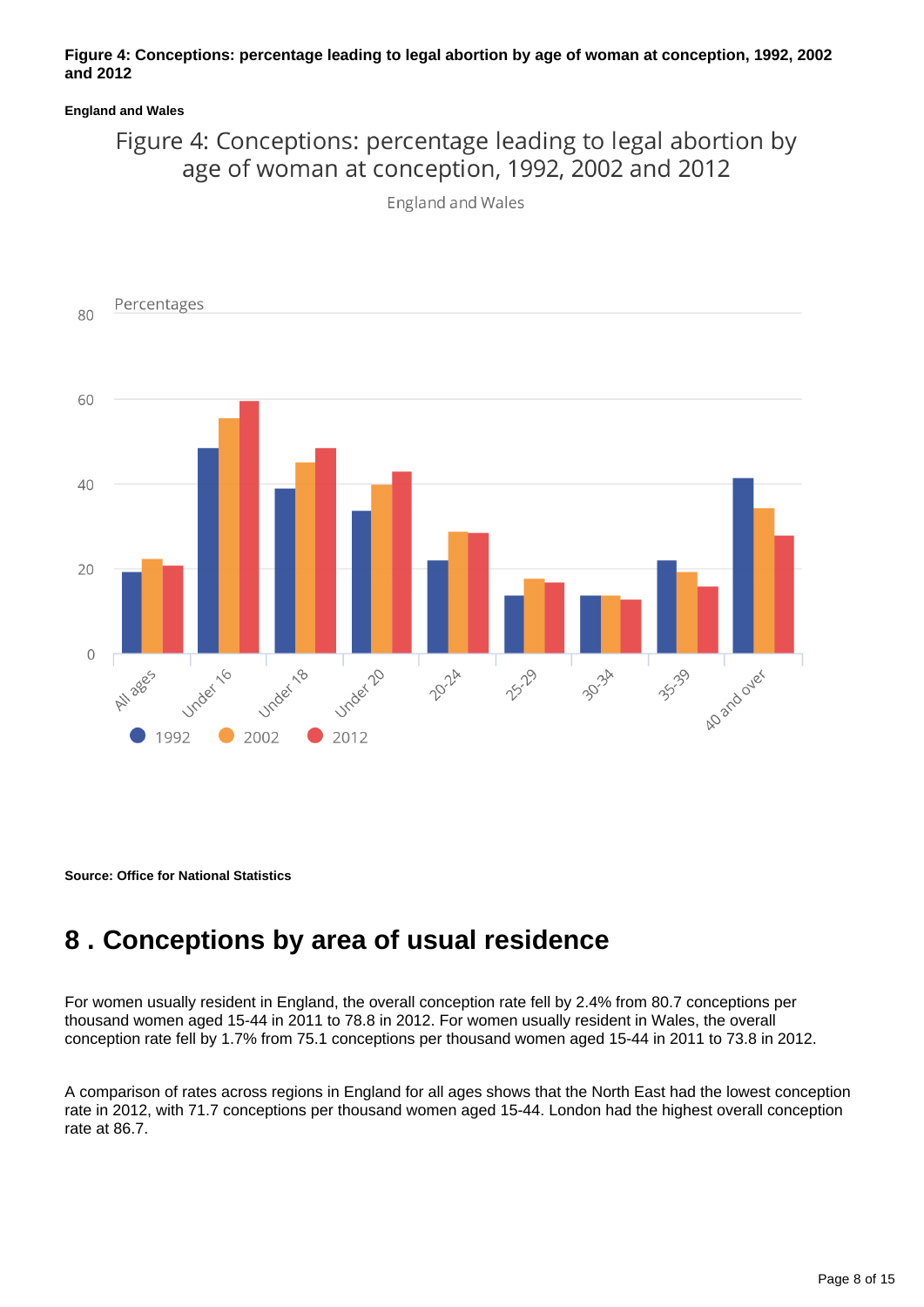## <span id="page-8-0"></span>**9 . Under 18 conceptions by area of usual residence**

For women usually resident in England the under 18 conception rate fell by 9.8% from 30.7 conceptions per thousand women aged 15-17 in 2011 to 27.7 in 2012. A decrease was also recorded for women usually resident in Wales where the under 18 conception rate fell by 9.9% from 34.2 conceptions per thousand women aged 15- 17 in 2011 to 30.8 in 2012. In 1998, the under 18 conception rate in England was 46.6 conceptions per thousand women aged 15-17. A comparison of under 18 conception rates for England and Wales can be seen in Figure 5.

#### **Figure 5: Under 18 conception rates 1992-2012**

#### **England and Wales**



#### **Source: Office for National Statistics**

A comparison of rates across regions in England shows that the North East had the highest under 18 conception rate in 2012, with 35.5 per thousand women aged 15-17. The South East and the East both had the lowest rate for women aged under 18 in 2012 with 23.2 per thousand women aged 15-17.

It should be noted that at the local level, statistics for under 18 conceptions can fluctuate between years (due to an unusually high or low number of teenage conceptions in a year).

A comparison of under 18 conception rates across local authorities is illustrated in Figure 6.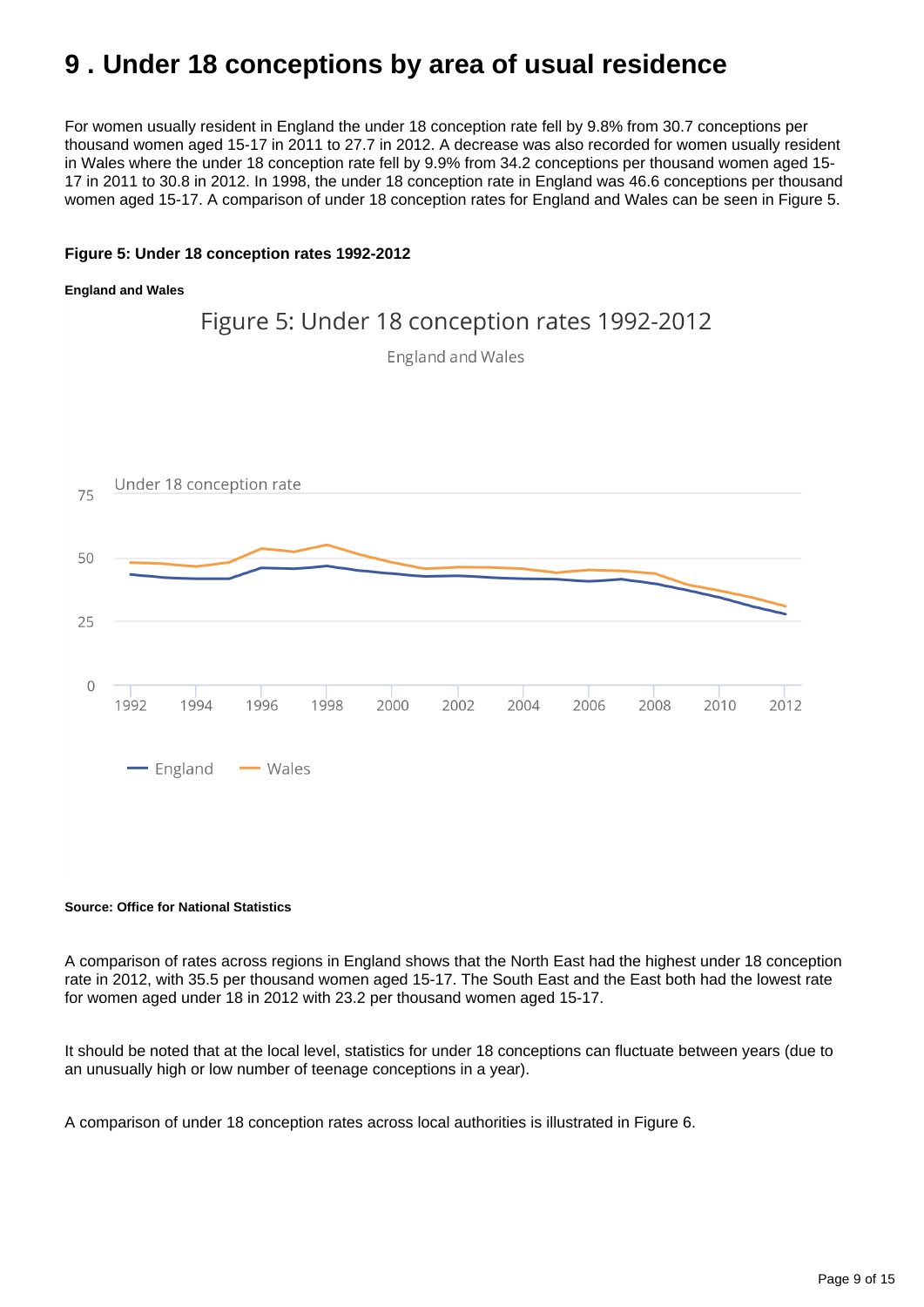### **Figure 6: Under 18 conception rates by local authority, 2012**

#### **England and Wales**



Source: Office for National Statistics<br>Contains National Statistics data © Crown copyright and database right 2014<br>Contains Ordnance Survey data © Crown copyright and database right 2014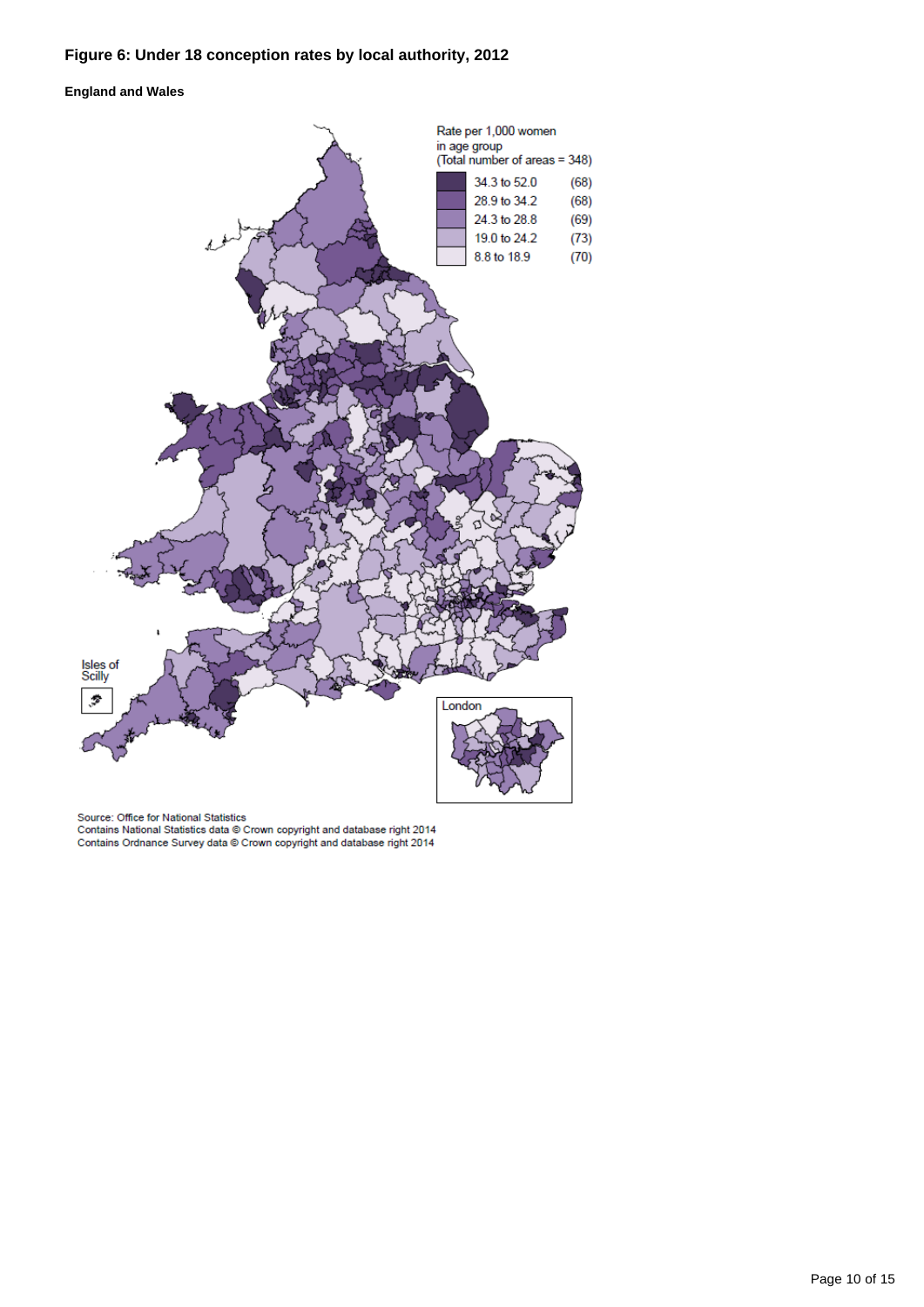### **Table 1: The ten areas with the highest conception rate for women aged under 18 in 2012**

Rank Local Authority Number of Conceptions 2012 Conception rate per thousand women aged 15– 17 2011 1998 Middlesbrough UA 137 52.0 48.9 66.5 Stoke-on-Trent UA 51.3 42.2 68.5 Burnley 79 50.1 53.2 82.3 Hastings 83 49.9 57.0 59.5 Corby 55 47.2 57.9 79.7 Walsall 243 46.9 48.5 67.2 Manchester 353 45.0 52.5 61.3 Tamworth 65 44.0 40.1 55.7 Sunderland 207 43.1 42.9 63.1 Worcester 70 43.1 43.2 50.6

England and Wales

Source: Office for National Statistics

As can be seen from the map (Figure 6) there is significant variation in the conception rate at the local level. When analysing figures for areas with small populations, for example Rutland UA, it is important to also take into account the numbers involved, as a slight change when numbers are small can lead to large changes in the rate. Other population characteristics can also have an impact, for example, the ethnic composition of an area, the level of deprivation and educational attainment levels.

There has been widespread variation in the success of local authorities in reducing teenage conception rates since 1998, as can be seen in [Table 6 \(701.5 Kb Excel sheet\)](http://www.ons.gov.uk/ons/rel/vsob1/conception-statistics--england-and-wales/2012/rft-conception-statistics-2012.xls).

### <span id="page-10-0"></span>**10 . Users and uses of conception statistics**

The Department of Health (DH) leads for the Government on reducing under 18 conceptions and is a key user of conception statistics. DH monitor the rate of under 18 conceptions under the Public Health Outcomes Framework [2013-2016](http://www.dh.gov.uk/en/Publicationsandstatistics/Publications/PublicationsPolicyAndGuidance/DH_132358) as part of the measures of health improvement. DH uses the numbers of conceptions at all ages as a marker for the success of policies on access to contraception (and other sexual health services). DH uses conception statistics by age because they are of use to maternity service providers, particularly during the antenatal period, to allow them to plan for the level of demand for antenatal services.

DH published their [Framework for Sexual Health Improvement in England in 2013.](http://www.dh.gov.uk/health/2013/03/sex-health-framework/) The framework is designed to be used by local organisations, including local authorities and health and wellbeing boards, to help them provide the best sexual health services in their area. It sets out a number of ambitions for sexual health, including the need for a fall in the number of unwanted pregnancies and offering counselling to all women who request an abortion so they can discuss the options and choices available with a trained counsellor.

Public Health England (PHE) is another key user of conception statistics. PHE have a role in providing information and evidence to local areas, as well as providing more tailored advice and support. Data, information, tools and resources (including policy, practice and research) are brought together in a single [knowledge hub](http://www.chimat.org.uk/teenconceptions), for use by local decision makers.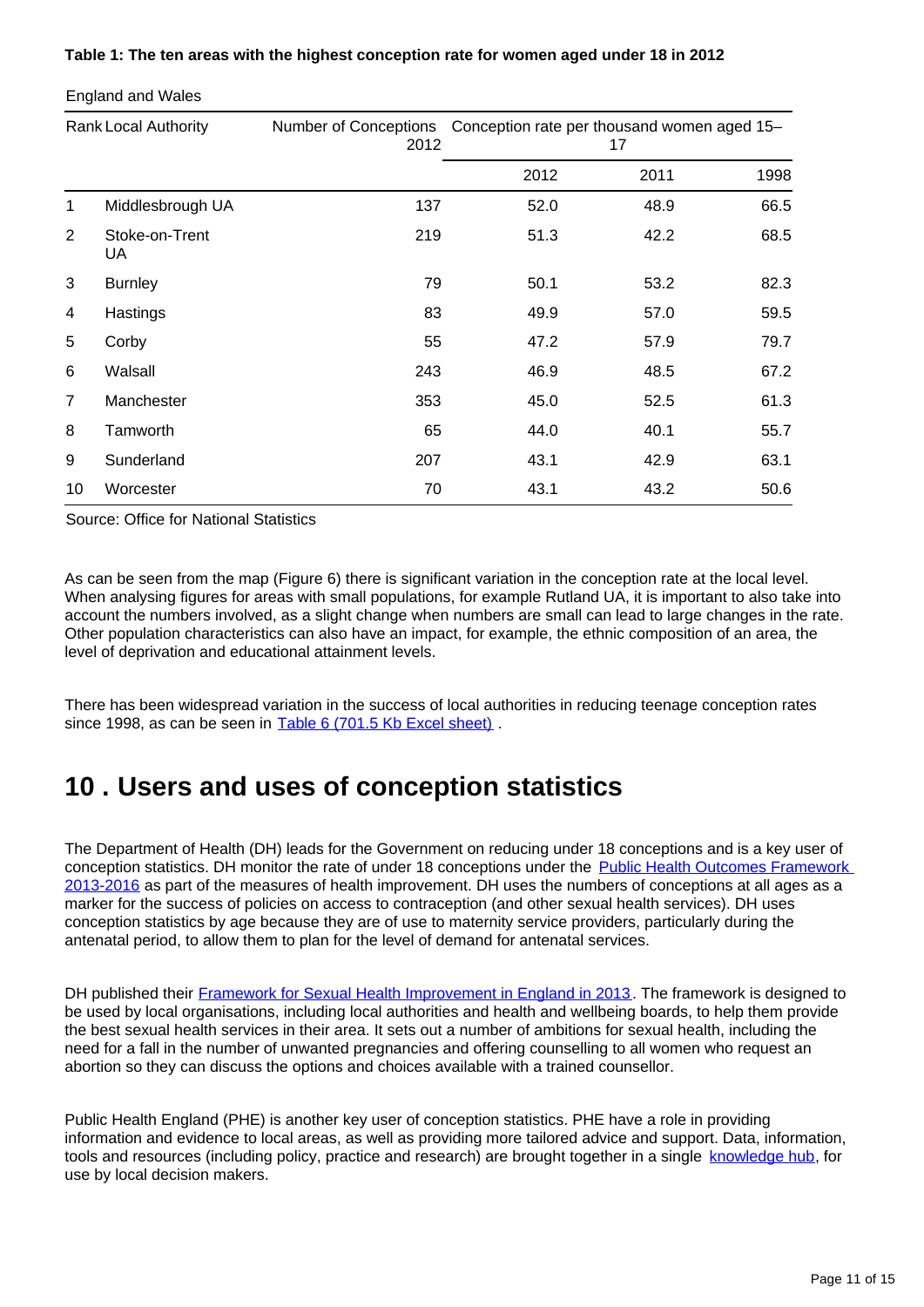In Wales teenage conception rates are used widely as outcome indicators in the sexual health context, for example in the [Sexual Health and Well-being Action Plan for Wales, 2010-15](http://wales.gov.uk/topics/health/improvement/index/sexualhealth/?lang=en), as well as being a general indicator of health and health inequality, for example in [Our Healthy Future.](http://wales.gov.uk/topics/health/cmo/healthy/?lang=en) The conception rate for under 18 years is the most commonly used with the underage rate (under 16 years) being a key health indicator for children and young people. See for example [Child Poverty](http://wales.gov.uk/topics/people-and-communities/tacklingpoverty/publications/taking-forward-tack-pov-plan/?lang=en) targets.

Local authorities use the data, particularly the number and rate of under 18 conceptions to feed into their Joint Strategic Needs Assessments and to inform their commissioning decisions. They also use the statistics to make comparisons with other local areas and with the county, region and national level.

Voluntary and community sector organisations, particularly those working in the field of sexual health, use the statistics to inform their work with local areas.

## **11. Further information**

More data on [annual conceptions, in England and Wales \(701.5 Kb Excel sheet\)](http://www.ons.gov.uk/ons/rel/vsob1/conception-statistics--england-and-wales/2012/rft-conception-statistics-2012.xls) for 2012 are available on the ONS website.

For more information on data quality, legislation and procedures relating to conception statistics see [Conceptions](http://www.ons.gov.uk/ons/guide-method/user-guidance/health-and-life-events/conceptions-metadata.pdf)  [Metadata \(143.5 Kb Pdf\)](http://www.ons.gov.uk/ons/guide-method/user-guidance/health-and-life-events/conceptions-metadata.pdf) and [Conceptions Quality and Methodology Information document \(131.5 Kb Pdf\)](http://www.ons.gov.uk/ons/guide-method/method-quality/quality/quality-information/health-and-social-care/quality-and-methodology-information-for-conception-statistics.pdf) .

The [Vital Statistics: Population and Health Reference Tables](http://www.ons.gov.uk/ons/rel/vsob1/vital-statistics--population-and-health-reference-tables/index.html) provide provisional quarterly and annual conception statistics for England and Wales by age of woman at conception.

[Quarterly Conceptions to Women aged under 18](http://www.ons.gov.uk/ons/rel/vsob1/quart-conc-to-women-und-18/index.html) provides provisional quarterly statistics on the number of conceptions to women aged under 18 by regions and other local authority areas within England and Wales.

There is a new version of the [interactive mapping tool](http://www.neighbourhood.statistics.gov.uk/HTMLDocs/dvc130/index.html) which enables trends in under 18 conceptions to be analysed at the local level for the years 1998 to 2012. The tool now includes revised conception rates for 2002- 2011 which have been calculated using population estimates revised to take account of the 2011 Census.

There is an [interactive Excel toolkit](http://www.neighbourhood.statistics.gov.uk/dissemination/Info.do;jessionid=nrhwRbnFrj6QhMnvYCCJTc0XMdnkhTv40yZVBFzM8gKhT5TWT26Y!-1201472876!1360752357334?m=0&s=1360752357334&enc=1&page=analysisandguidance/analysisarticles/conceptions-deprivation-analysis-toolkit.htm&nsjs=true&nsck=true&nssvg=false&nswid=1276) allowing users to explore under 18 and under 16 conceptions statistics and their links with measures of deprivation at the national, regional and local level. This has been published with an [analysis of under 18 conceptions and their links to measures of deprivation in England and Wales, 2008-2010](http://www.ons.gov.uk/ons/rel/regional-trends/area-based-analysis/conceptions-and-deprivation-analysis--england-and-wales--2008-10.html) , exploring the link between teenage conceptions and measures of deprivation both nationally and subnationally.

Conception statistics are subject to disclosure control to prevent the discovery of individuals at sub-national levels of geography. Occasionally suppressing other areas is necessary to prevent disclosure by differencing. Disclosure of conceptions is in accordance with Department of Health practice in relation to the release of abortion statistics.

[Annual abortion statistics](https://www.gov.uk/government/collections/abortion-statistics-for-england-and-wales) are published by the Department of Health. These statistics are based on date of occurrence, whereas ONS conception statistics are based on estimated date of conception.

[Scottish conception figures](http://www.ons.gov.uk/ons/external-links/devolved-admins/scottish-government/gro-scotland--teenage-pregnancy.html) are available for women aged under 16, under 18 and under 20. In 2006 Information Services Division (ISD) Scotland introduced a new method of calculating teenage pregnancy information. The new methodology means that Scottish teenage pregnancy rates can be directly compared with the rates published for England and Wales.

In Northern Ireland it is lawful to perform an operation for the termination of a pregnancy, where: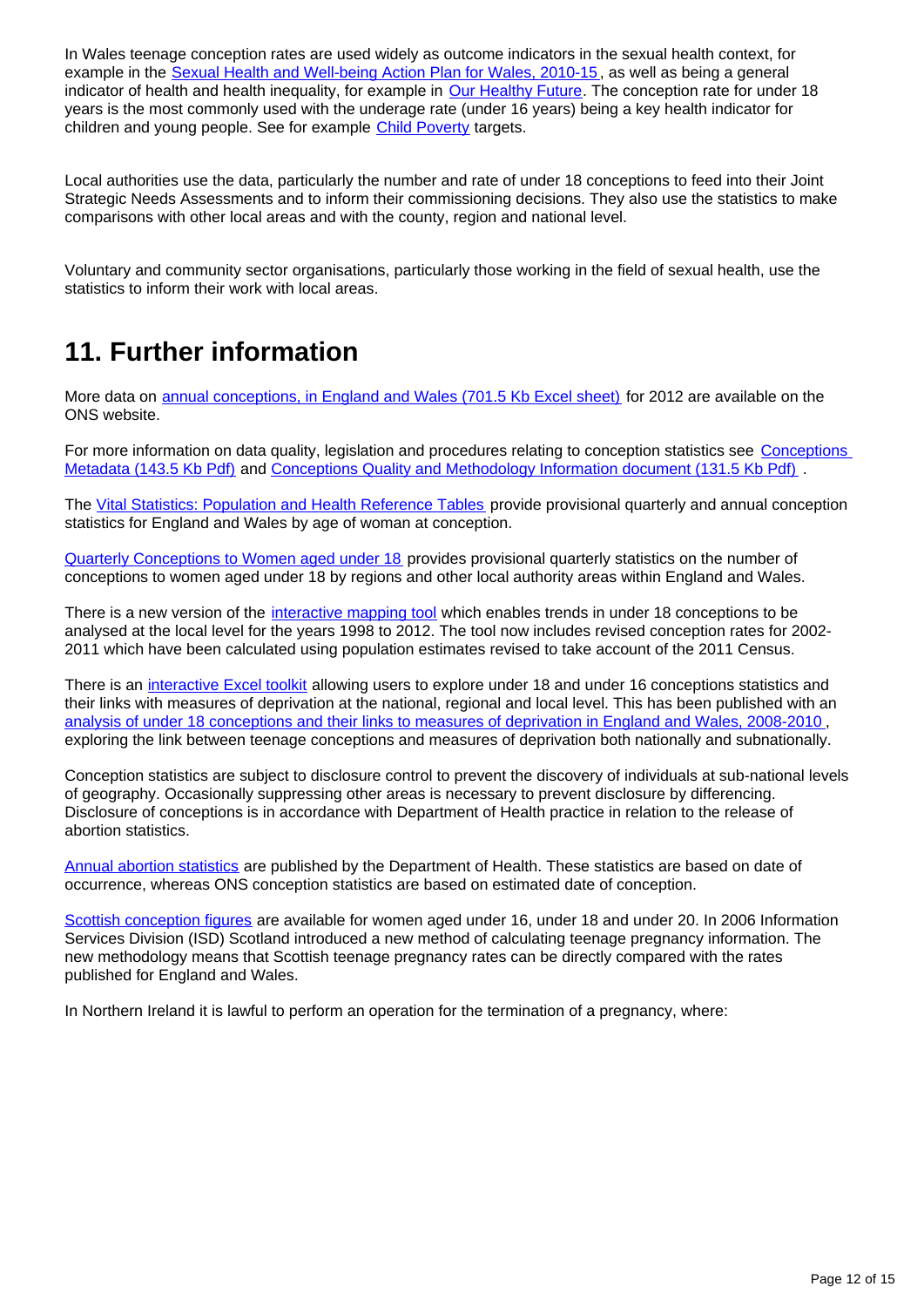- it is necessary to preserve the life of the woman, or
- there is a risk of real and serious adverse effect on her physical or mental health, which is either long term or permanent.

In any other circumstance it would be unlawful to perform such an operation. Due to the small numbers of abortions carried out in Northern Ireland each year, and in order to protect patient confidentiality, information on terminations of pregnancy is only released at Northern Ireland and Health and Social Care (HSC) Trust level. Further information on the number of terminations of pregnancy carried out in Northern Ireland can be found on the [Department of Health, Social Services and Public Safety's website.](http://www.dhsspsni.gov.uk/northern_ireland_termination_of_pregnancy_statistics_1213.pdf)

Further statistics on **Births** for England and Wales are available on the ONS website.

### **12. References**

Broecke S and Hamed J, 2008, [Gender Gaps in Higher Education Participation,](http://www.bis.gov.uk/assets/BISCore/corporate/MigratedD/publications/D/DIUS_RR_08_14.pdf) Department of Innovation, Universities and Skills Research Report 08 14.

Jefferies J (2008) [Fertility Assumptions for the 2006-based national population projections](http://www.ons.gov.uk/ons/rel/population-trends-rd/population-trends/no--131--spring-2008/fertility-assumptions-for-the-2006-based-national-population-projections.pdf), Population Trends 131 pp 19-27.

McDermott E, Graham H and Hamilton V, 2004, [Experiences of Being a Teenage Mother in the UK: A Report of a](http://www.sphsu.mrc.ac.uk/Evidence/Research/Review%2010/SR%20Executive%20Summary.pdf)  [Systematic Review of Qualitative Studies,](http://www.sphsu.mrc.ac.uk/Evidence/Research/Review%2010/SR%20Executive%20Summary.pdf) Social and Public Health Sciences Unit.

Ní Bhrolcháin M and Beaujouan E, 2012, [Fertility postponement is largely due to rising educational enrolment](http://www.tandfonline.com/doi/pdf/10.1080/00324728.2012.697569), Population Studies: A Journal of Demography.

Swann C, Bowe K, McCormick G and Kosmin M, 2003, [Teenage pregnancy and parenthood: a review of reviews,](http://www.sphsu.mrc.ac.uk/Evidence/Research/Review%2010/SR%20Executive%20Summary.pdf)  **[Health Development Agency](http://www.sphsu.mrc.ac.uk/Evidence/Research/Review%2010/SR%20Executive%20Summary.pdf).** 

Wellings K and Kane R, 1999, [Trends in teenage pregnancy in England and Wales: how can we explain them?](http://www.ncbi.nlm.nih.gov/pmc/articles/PMC1297204/?page=1) Journal of the Royal Society of Medicine 92(6), pp 277–282.

Wood R, Botting B and Dunnell K, 1997, [Trends in conceptions before and after the 1995 pill scare,](http://www.ons.gov.uk/ons/rel/population-trends-rd/population-trends/no--89--autumn-1997.html) Population Trends 89, pp 5–12.

## **13. Background notes**

- 1. Conception statistics include pregnancies that result in either one or more live births or stillbirths (a maternity) or a legal abortion under the Abortion Act 1967. They do not include miscarriages or illegal abortions. More information on this can be found in the Accuracy section of the [Conceptions Quality and](http://www.ons.gov.uk/ons/guide-method/method-quality/quality/quality-information/health-and-social-care/quality-and-methodology-information-for-conception-statistics.pdf)  [Methodology Information document \(131.5 Kb Pdf\)](http://www.ons.gov.uk/ons/guide-method/method-quality/quality/quality-information/health-and-social-care/quality-and-methodology-information-for-conception-statistics.pdf).
- 2. Conception rates are based on the latest mid-year population estimates for the reference year at the time of publication. Subnational conception rates for 2002 to 2010 have been calculated using population estimates revised to take account of the 2011 Census. Rates may therefore differ from those previously published. National rates were revised in the 2011 conceptions release.
- 3. In 1999, an amendment was made to the method for estimating the age at conception where the conception occurred in the same calendar month as the woman's birthday. The new algorithm took account of the day of the mother's birth and the estimated day of conception rather than just using year and month. The first data year to use this new algorithm was 1997. The amendment had a relatively small impact on the under 18 conception rate. The change was estimated to result in around a 2.6% decrease in the under 18 conception rate between 1987 and 1991. The impact on 1992 to 1997 was much smaller (around 0.6% decrease).
- 4. The date of conception is estimated using recorded gestation for abortions and stillbirths, assuming 38 weeks gestation for live births.
- 5. A woman's age at conception is calculated as the number of complete years between her date of birth and the date of conception. In many cases her birthday will occur between conception and the birth or abortion; a woman may conceive, for example, at age 19 and give birth at age 20. The conception and birth may also occur in different calendar years. For these reasons the number of conceptions to women of a given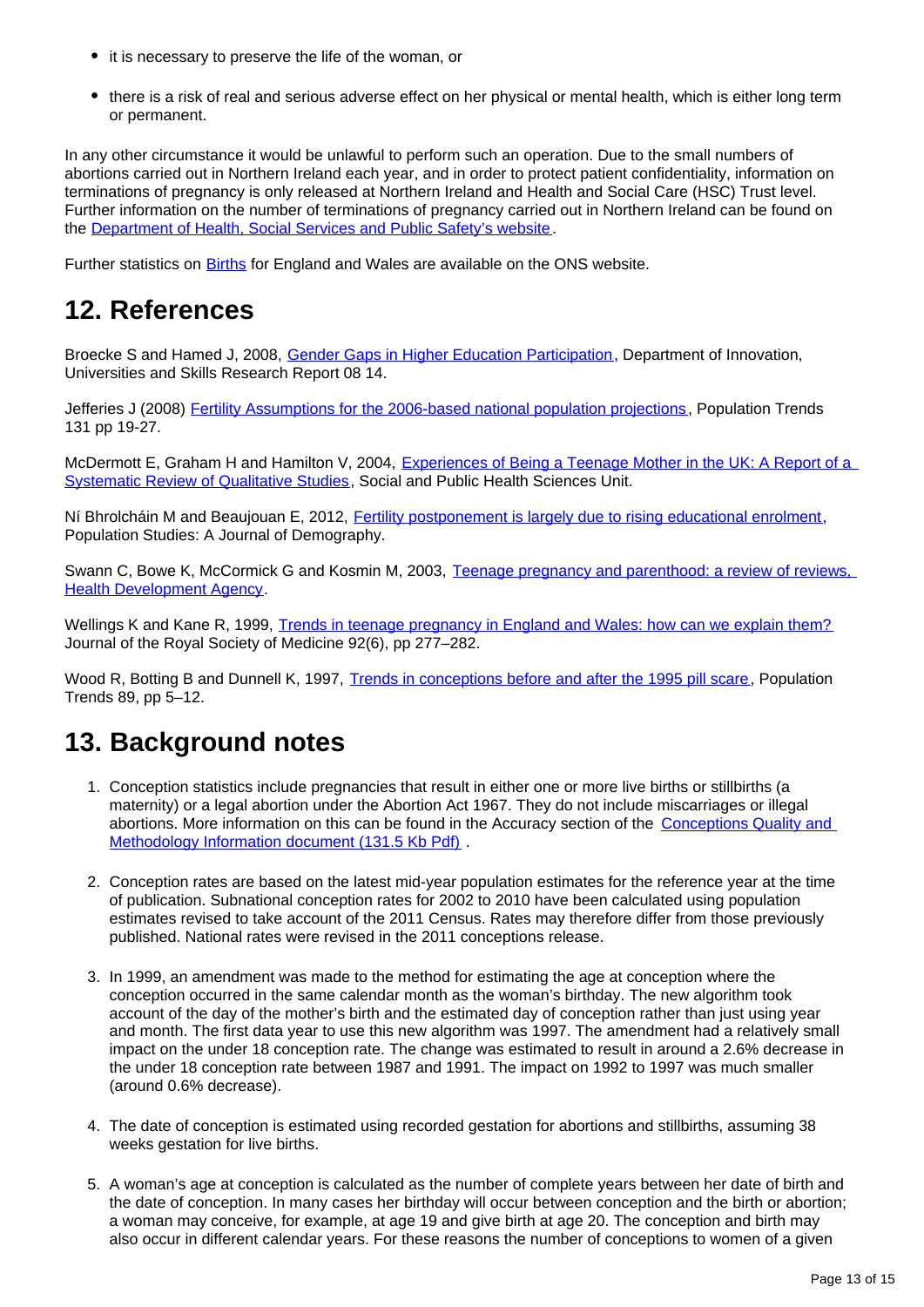age in a given year does not match the number of maternities and abortions to women of the same given age in the same given year.

- 6. The Human Fertilisation and Embryology Act (2008) contained provisions enabling two females in a samesex couple to register a birth from 1 September 2009 onwards. Abortion notifications also contain information about whether the woman was in a civil partnership (legal partnership for same-sex couples). Due to relatively small numbers, conceptions within a civil partnership (620 in 2012) are included with conceptions within marriage. Conceptions to same-sex couples not in a civil partnership (244 in 2012) are included with conceptions outside marriage. Due to the relatively small numbers, the impact on the statistics is negligible.
- 7. Under arrangements made following implementation of the Abortion Act (1967), the Office for National Statistics and its predecessors processed and analysed the abortion notification forms (HSA4) sent to the Chief Medical Officers of England and Wales. From 1 April 2002 the Department of Health took over this work, and the system has been redesigned to process the new abortion notification forms that were introduced from 18 April 2002.
- 8. Numbers and rates of conceptions are given by mother's usual area of residence based on 2012 boundaries. The postcode of the woman's address at the time of the maternity or abortion was used to determine the administrative or health area she was living in at the time of the conception. Direct comparisons with conceptions data by area published in previous years are not always possible because of boundary changes.
- 9. Special extracts and tabulations of conception data for England and Wales are available to order (subject to legal frameworks, disclosure control, resources and agreements of costs, where appropriate). Such enquiries should be made to:

Vital Statistics Outputs Branch Life Events and Population Sources Division Office for National Statistics Segensworth Road **Titchfield** Fareham **Hampshire** PO15 5RR

Tel: +44 (0)1329 444 110 email: vsob@ons.gsi.gov.uk

The [ONS charging Policy](http://www.ons.gov.uk/ons/about-ons/business-transparency/freedom-of-information/ons-charging-policy/index.html) is available on the ONS website.

- 10. We would welcome feedback on the content, format and relevance of this release. Please send feedback to the postal or email address above.
- 11. Follow ONS on **Twitter** and **Facebook**.
- 12. Details of the policy governing the release of new data are available by visiting www.statisticsauthority.gov. uk/assessment/code-of-practice/index.html or from the Media Relations Office email: media.relations@ons. gsi.gov.uk

The United Kingdom Statistics Authority has designated these statistics as National Statistics, in accordance with the Statistics and Registration Service Act 2007 and signifying compliance with the Code of Practice for Official Statistics.

Designation can be broadly interpreted to mean that the statistics:

- meet identified user needs
- are well explained and readily accessible
- are produced according to sound methods